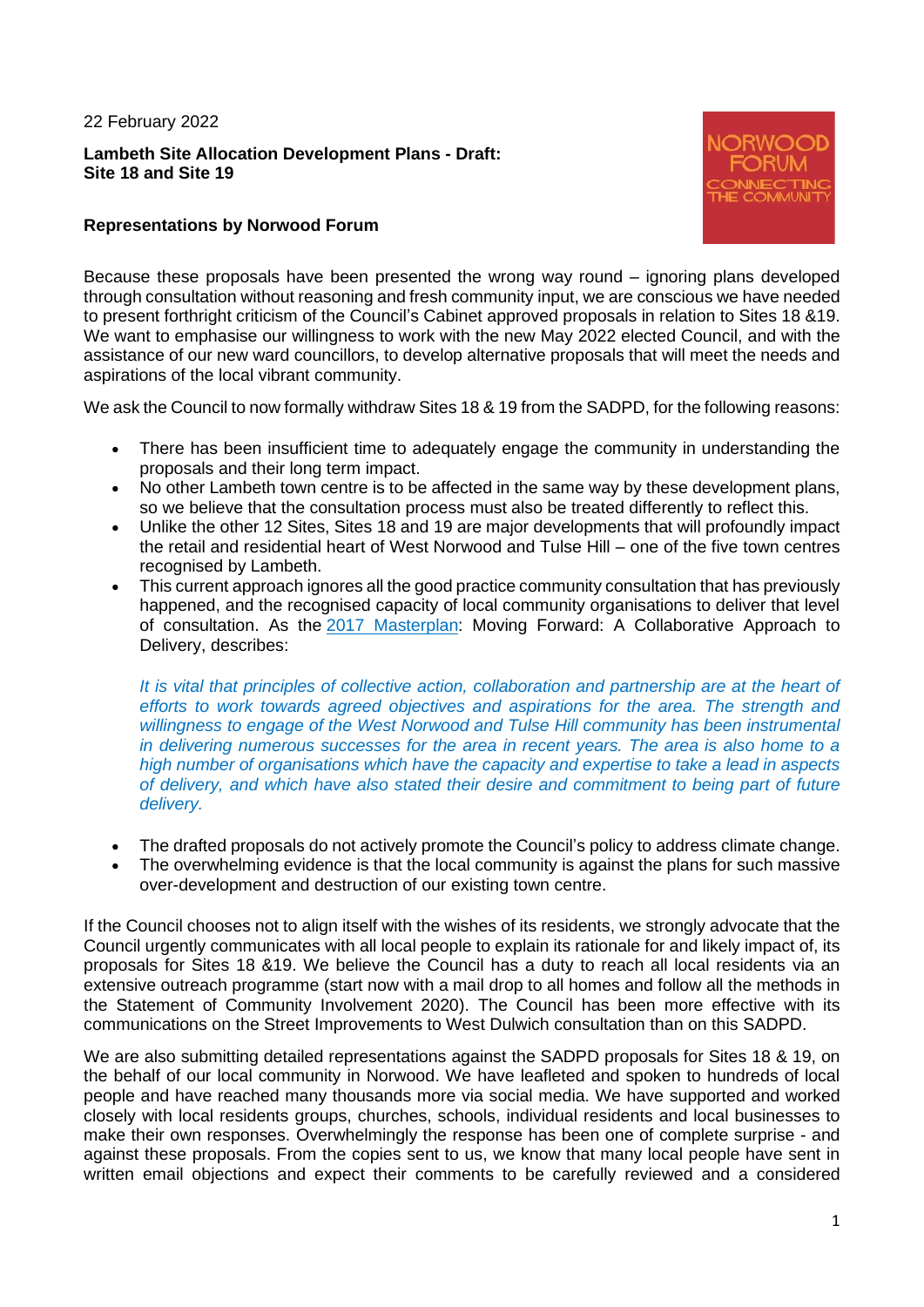response sent in reply. Many others will have been unable to comment in the limited window available to them. The digitally excluded will be unaware of the proposals unless they were reached by one of our leaflets or our presence in the high street.

Norwood Forum is a member of the Lambeth Forum Network. We are tasked to: "work locally to increase the voice of local groups and residents in local decision making". The Council did not approach us to promote these development plans apart from being invited to join the stakeholders briefing, and we have had to use our slim resources, already allocated in our annual budget, to produce leaflets, and to dig very deeply into the reservoir of volunteers in order to distribute them.

We trust the points we make below will result in serious engagement with the community to develop more acceptable plans in a co-operative manner.

# **1. Climate Change**

As the Council is an influencer in addressing climate change, the proposals need to be reconfigured to ensure that all aspects reflect the green agenda. We do not understand why the proposals do not promote sustainability in an upfront way. We believe simply consigning sustainability to an appendix gives a poor impression of its importance. This should be at the heart of, and reflected throughout, the proposals.

We would expect these proposals to be redrafted to include a stipulation for sustainable construction and best practice working methods. Under the Government's flagship Environment Bill, **Biodiversity Net Gain** (BNG) will become mandatory for all planning developments in 2023. It aims to secure a 10% net biodiversity increase in all developments. Why is this not referenced in these proposals?

Locally, we have led community plans to develop the concept of Norwood as a **15 minute neighbourhood**, and are pleased to see this has been mentioned in the vision statement for Site 18 (but not for Site 19).

In November 2021 we organised a **COP26Norwood** event to coincide with COP26 in Glasgow, where we contrasted the high-level international debates with our own micro-local level discussions on the realistic and practical differences we could make as individuals. [Read the report here.](https://www.norwoodforum.org/events/cop26norwood) A COP27Norwood is to be held on 9 April.

As Emma Howard Boyd, Chair of the Environment Agency described in her Forward to the Environment Agency, Chief Scientist's Group. (2021). **The state of the environment: the urban environment**:

"How we finance urban resilience sounds like an ethereal, academic problem, but really it's a human one. The urbanist and author Jane Jacobs said: "There is no logic that can be superimposed on the city; people make it, and it is to them, not buildings, that we must fit our plans."

The West Norwood and Tulse Hill community demands ambitious, environmental credentials for any development – whatever its scale.

## **2. West Norwood and Tulse Hill - Business Resilience**

We believe our town centre has a strong and unique identity that blends independent business with residential accommodation in heart of our community. We have reached this enviable position organically and nothing in these new development proposals puts sufficient value on the sense of place that already exists in our neighbourhood. Local businesses have emerged strongly out of the pandemic and this delicate balance requires sensitivity not broad brush stroke development.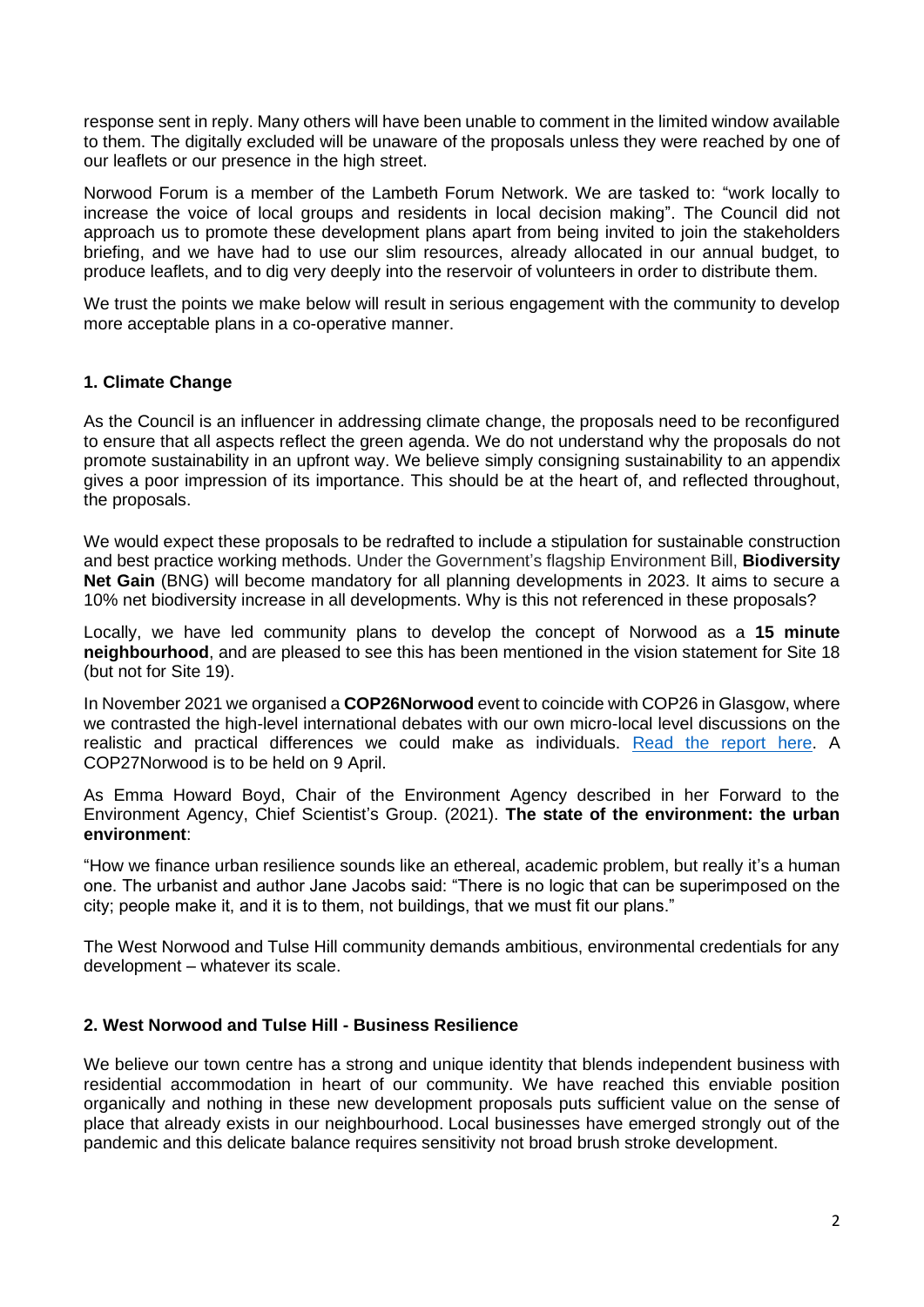In their report **Positive Economic Update on Performance of our High Street**, Station to Station BID states: "Our high street has shown itself to be resilient, with lower vacancy levels, steady footfall and consistently higher spend in comparison to other areas within the borough". There is an excellent diversity of businesses. Most local people walk or cycle to the independent shops and small local nationals.

Read more here: [https://stationtostation.london/positive-economic-update-on-performance-of-our](https://stationtostation.london/positive-economic-update-on-performance-of-our-high-street/)[high-street/.](https://stationtostation.london/positive-economic-update-on-performance-of-our-high-street/)

Norwood Forum visited ten Norwood Road retailers who had asked for help to write their own response via Station to Station Bid. Whether lease holders or property owners they are all very angry not to have been told about these development proposals and are now extremely concerned about the uncertain future for their businesses. One retailer has finally just been offered a long lease – should he sign it? Another is about to start a development project – should they go ahead? A third owns several properties along Norwood Road and is astonished at the lack of contact from Lambeth. For all of them their businesses are their livelihoods and whilst some would welcome development, none are happy to have not even received an email or letter from the Council. Having suffered eighteen months of disruption from Thames Water, then the significant Covid impact on trading – only now is the economic situation finally beginning to look brighter, and all of them simply cannot believe that Lambeth would put forward these major and dramatic development proposals without a single attempt to directly inform them.

Our local businesses have shown incredible resilience during extraordinary times and deserve to be treated professionally.

## **3. Affordable Housing**

The proposals need to state the Council recognises past difficulties in Lambeth (and elsewhere) in securing agreed levels of "affordable" housing. Innovative interpretations of legislation is needed to ensure the agreed levels are actually delivered by the developer.

A simple explanation as to the meaning of "affordable" would have been welcome. Furthermore, a statement of the number of affordable units (rather than a percentage) would have provided a level of transparency that is missing throughout the documents.

We appreciate that new housing is desperately needed, but it has not been possible with the information provided to understand the extent to which these developments will really meet and reduce local need.

## **4. Ambition**

We do not feel the Council has provided the necessary leadership in the past so as to ensure previous plans were implemented. The Council's apparent inaction has meant the West Norwood and Tulse Hill community has suffered from the large area at Site 18 remaining a blighted vacant site which should already have been developed for housing (including affordable), work/live units, business and retail units. The Council should have brought together the various owners and led the agreement of a programme to implement previous plans. Ultimately, it could have used its CPO powers to ensure the plans developed following consultation and in place were actually implemented.

Furthermore, the Council has not explained why these proposals do not reference the previous **2009 West Norwood Town Centre Master Plan**, the **2016 A Plan for West Norwood and Tulse Hill: Community Evidence Base Report,** or the **2017 West Norwood and Tulse Hill: A Manual for Delivery.** Specifically why has the 2017 Manual for Delivery become obsolete and replaced by the current proposals? These plans were not perfect but were at least developed to some degree with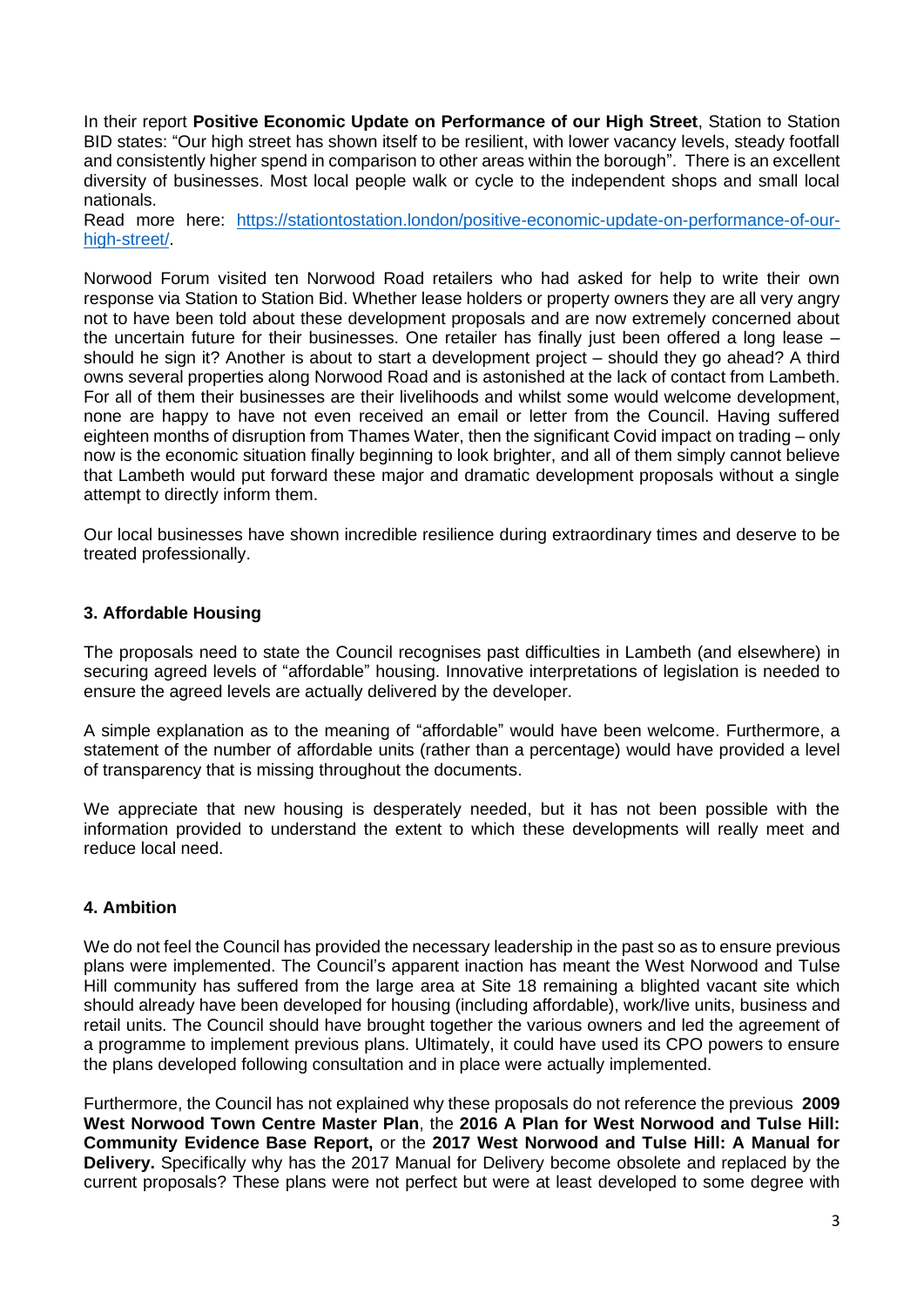the community so it is particularly frustrating for there to have been no explanation or willingness to reopen a dialogue.

We expect world class urban design that recognises West Norwood and Tulse Hill as an existing viable, successful, neighbourhood with an enviable strong sense of community. We do not want to see a swathe of "developer architecture", but an ambitious incremental development with the community as an equal partner in an exemplary approach to town centre redesign.

Where is the reference to the London Mayor's **Good Growth by Design** programme that: "seeks to enhance the design of the built environment to create a city that works for all Londoners. This means development and growth should benefit everyone who lives here. As such, it should be sensitive to the local context, environmentally sustainable, economically and socially inclusive, and physically accessible." This is a readymade framework of six parts that includes "Setting Standards". We expect nothing less for our neighbourhood.

Given West Norwood has lost two large artists" studios in recent years (Bainbridge Studios and East Place), and the inclusion of a culture quarter in the Local Plan (and in the 2017 Manual for Delivery: as the **West Norwood Heritage and Cultural Area**, why is there no ambition to put Art and Artists at the heart of the proposals? See achievements by **LB Barking & Dagenham** as an example of what can be accomplished with vision:

[www.theguardian.com/artanddesign/2021/dec/09/made-in-dagenham-the-artist-homes-designed-to](http://www.theguardian.com/artanddesign/2021/dec/09/made-in-dagenham-the-artist-homes-designed-to-slow-gentrification)[slow-gentrification](http://www.theguardian.com/artanddesign/2021/dec/09/made-in-dagenham-the-artist-homes-designed-to-slow-gentrification)

# **5. Inform and Consult**

**Forward Plan entry:** the Council has not ensured local people were informed of the important key decision to be taken as an opaque title was used for the Forward Plan entry, there was no advice that Knight's Hill ward would be affected through plans for large-scale demolition and redevelopment, and the published list of background documents did not include any reference to the key previous documents we list in section 4. Ambition.

**Lack of pro-active pre-decision notification:** why did Lambeth not inform the communities affected via the council-funded Lambeth Forum Network? This should have been done prior to publishing the Cabinet report or on publication of the report (or even immediately after the Cabinet approval on 13 December). In fact it took until 6 January 2022 to notify Norwood stakeholders and offer an online briefing. This was held on the earliest possible date offered by the Council of 24 January. The stakeholder group was therefore given less than four weeks to activate the community and respond following this briefing.

**Statutory consultation:** Lambeth states it is engaged in Regulation 18 consultation which commenced on 10 January 2022 and will finish at 11pm on 22 February 2022. Given the above paragraph, we do not accept the Council has met the requirements of Regulation 18.

**Informing the public:** we object to the Cabinet approved minimum methods of advising local people about the proposals. The limited consultation will be further limited in its impact due to the continuing use of "draft SDAPD" and not a clear statement about what this means (see above). The report states that consultation will be promoted widely through a database of those who have asked to be kept informed of planning policy consultations. Other targeted emails and online council website promotion will be undertaken. This is inadequate when the proposals have such a potential huge impact on our town centre. We understand that the residents and businesses at buildings proposed to be demolished at both Sites 18 & 19, let alone the close neighbours, have not been informed of their rights to object and offer comments. We find it most regrettable that the Council has not reached out to them to explain the possible scenarios and timescales, and offer tangible and ongoing advice over what is likely to be a long timescale full of uncertainty.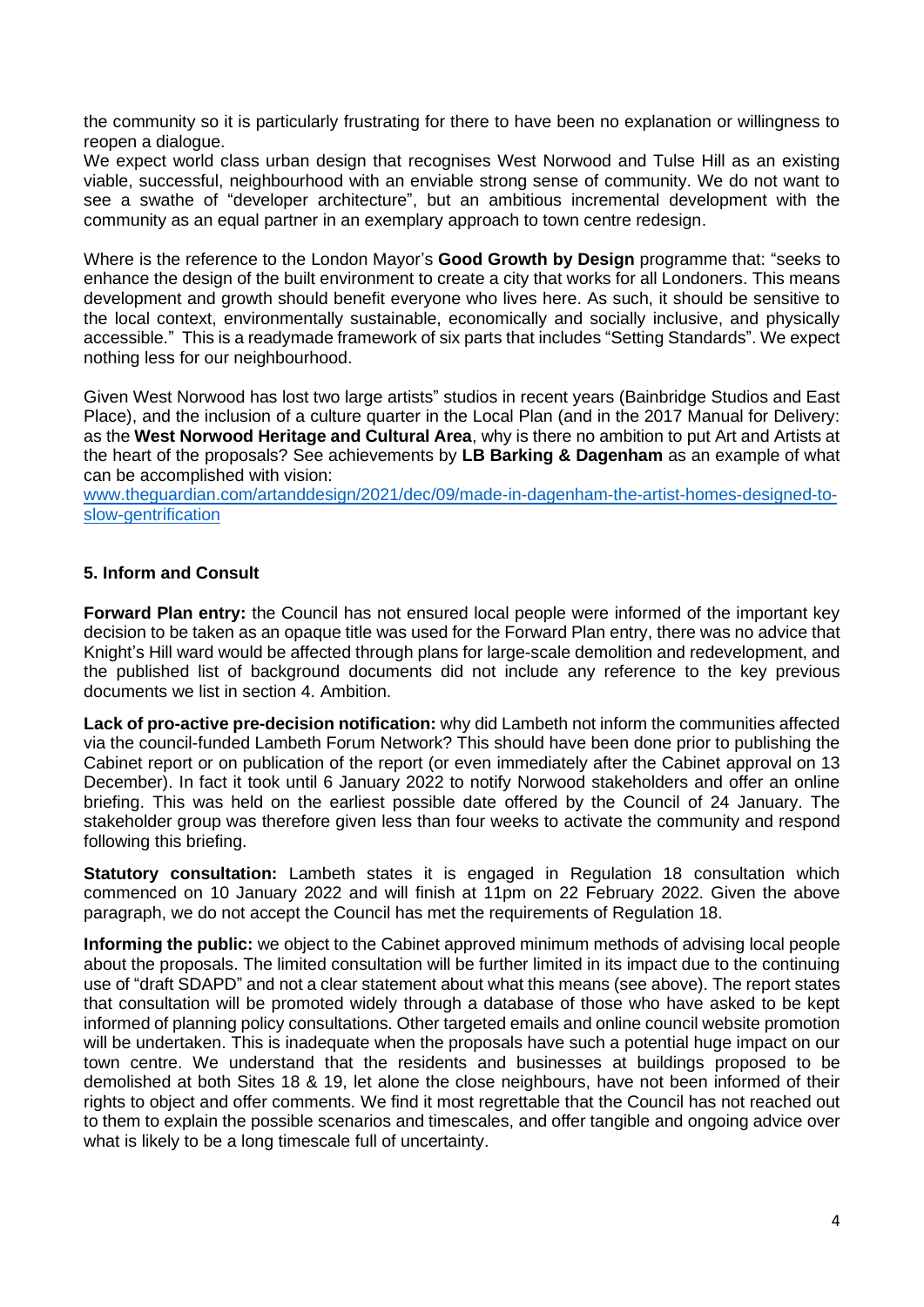**Consultation methods and timescale:** the Cabinet report quotes the Council's own consultation policy: Statement of Community Involvement 2020 but does not explain why the laid down processes and timescales set out in that document, only updated in October 2020, are not being followed. There is limited online activity and copies placed in libraries only. The Council is not working collaboratively with the local community, partners and interested parties. There is no evidence at all of engaging with groups who do not traditionally engage in planning. Tried and tested ways of engaging people have not been used: e.g. public meetings, participatory workshops, public exhibitions, posters, leafleting, questionnaires, attending local society meetings - and an adequate timescale to undertake these activities. None of these methods is prevented by current or pending Covid-19 requirements. In fact it is clear no resources have been directed to achieve community involvement. This is a particularly important consideration for Sites 18 & 19 as the Council's proposals here have a much more severe impact on the neighbourhood and town centre than those for all other Sites (in short: scale of development/height/density/construction period).

**Other communication methods:** the Council should have published the developing proposals over the period since we understand the proposals first appeared in the forward plan in December 2020. For instance a series of articles could have been published on the Love Lambeth website and in Lambeth Talk; these could have given Site specific explanations for the developing proposals for each Site on a ward by ward basis and sought community involvement. Due to the pandemic public workshops and meetings were impossible at certain times; this makes it all the more regrettable that the Council did not have any intentions of engaging with local communities through imaginative methods and those included in the Statement of Community Involvement.

**Key stakeholder group meetings to be held in different parts of the borough during the six week consultation period:** as mentioned above this was not held until 24 January (and this was the first in the borough). The format of this online Teams meeting was of officers telling us the background (which we knew already through reading the Cabinet report) via a 45 minute PowerPoint presentation, and was something we had specifically asked not to be done. There was therefore only limited opportunity for oral responses to a series of written questions we submitted beforehand in order to maximise the efficient use of the limited time available. We feel the online nature of the meeting was not conducive to developing our mutual understanding of the issues and our community. For instance we do not know why the 2017 Manual for Delivery is not to be pursued, and if it has any remaining status. One advantage of an online meeting would have been for this to be recorded and made available for all to view afterwards. We asked for this in advance, but received no response and were then told at the meeting it was not possible. We were grateful for the short written answers provided the next day to our written questions. These answers often suggested we raise the questions during the consultation process, and these are therefore included in these representations.

**Covid-19:** the pandemic has had a major and likely permanent impact on people's work, shopping and recreational patterns. This factor alone means the Council is duty bound to explain how it believes its previous plans have been affected and consult afresh. There should be an explanation of the changes made to proposals in light of the extensive switch to home working. Will all flats be required to include a work space? There is no mention in the Cabinet report or consultation documentation of major social change being factored in.

**Commonplace:** for some time the SADPD Commonplace pages were not listed on the main Commonplace map – this further reduced the time that people could comment as there is no search facility on this website and unless you have the link to a particular consultation it can be very hard to find it. The SADPD consultation sought to further complicate the process by not using the typical map format but instead offering 7 different chapters of information for each site to comment under.

For all the above reasons, proper consultation has not been held, and the proposals must be removed from this current SADPD consultation.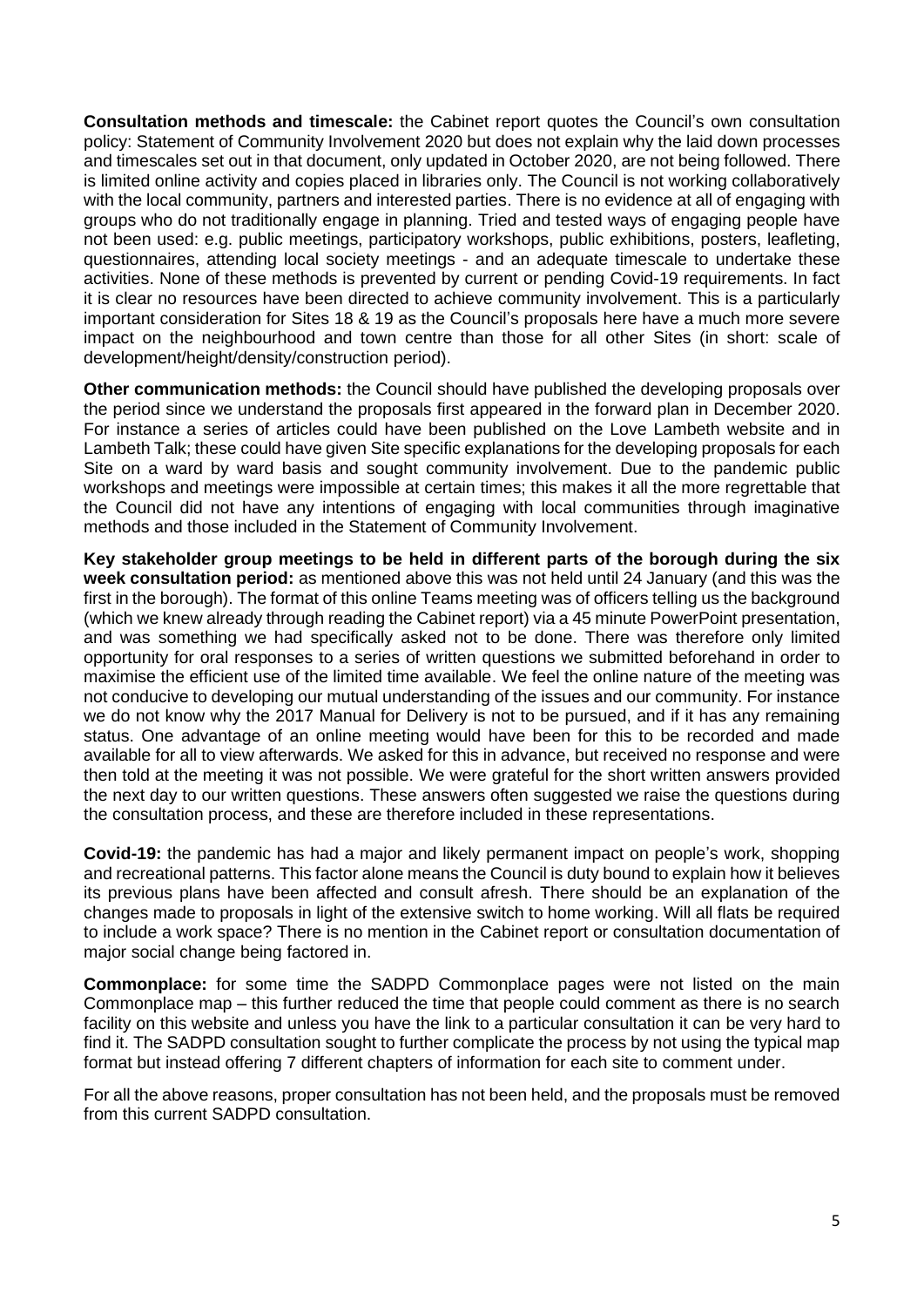## **6. Absence of a Detailed Master Plan**

As already stated the Council needs to state it is withdrawing the previous 2017 Manual for Delivery. It is not clear why this was not part of the decisions taken by Cabinet. It is our understanding that in the absence of a master plan there is no indication how phasing will work. There is no clear design code/guidelines, so it would be easy for individual land owners to cherry pick individual components of the scheme (for example the tall building alone) without delivering the required infrastructure. A much clearer design and delivery framework is required.

Are there any proposals or controls that can be included regarding the phasing and sequencing of the Site? We sought clarity on these issues and were advised that officers are working on options for delivery and to raise our questions in the consultation exercise.

For the avoidance of any doubt, we expect at least the stakeholder groups to be consulted on the options for delivery. Issues such as the phasing of demolition and length of construction of new retail buildings will clearly be critical to the future of our town centre.

# **7. Site 18: Detailed Comments**

**Previous plans:** We have already commented on the past failures to develop Site 18 and our fears on the lack of ambition shown in the current proposals.

West Norwood town centre: we feel the Council has painted a negative picture of our town centre in these documents. Its vibrance and future will be put at risk by these proposals since there is no detail on how existing businesses will be accommodated or how the building programme will ensure the impact on the high street is minimised. We suggest the following questions need to be answered here:

- Does the Council, as freehold owner of the Site, want to remove B&Q from the town centre or accommodate it - as we believe the vast majority of local people want. The roof top car park is used by shoppers visiting other shops in the town centre alongside their B&Q shopping. It is not acceptable to state "{the retention of B&Q} is not a matter for development plan policy. It is a critical issue for the local community, and an influencer on support or opposition to the scheme.
- Does the Council still want to attract a large supermarket to the town centre contrary to the wishes of the majority of local people?
- How will small independent businesses be protected and found new accommodation in the new retail space at comparable rents?
- How will existing businesses such as car repairers be relocated locally?
- Further widened pavements may be welcome in some limited locations but why is there no mention of the need to accommodate a protected cycle lane along Norwood Road (this wish was established through the [Streetworks](https://www.streetworks.london/) project co-production meetings, but it was agreed that removal of car parking and widened pavements was a higher priority, and this was implemented to the degree possible in 2017-2019).
- As with earlier plans the petrol station will be removed from the town centre, but what provision or Site protection is to be put in place locally so residents can purchase petrol or diesel whilst petrol/diesel cars are still run (the next approximately 20 years?

The variety of shops in our vibrant town centre go a long way to comprehensively meeting local needs and provide the bedrock of our 15 minute neighbourhood aspirations. However, this vision is not reflected in the Site 18 allocations policy. There is no need apparently to protect existing small businesses.

## **Vision**

We believe that incremental development (within an outline Master Plan) is the only way forward as it enables the development to reflect change in the way we live our lives.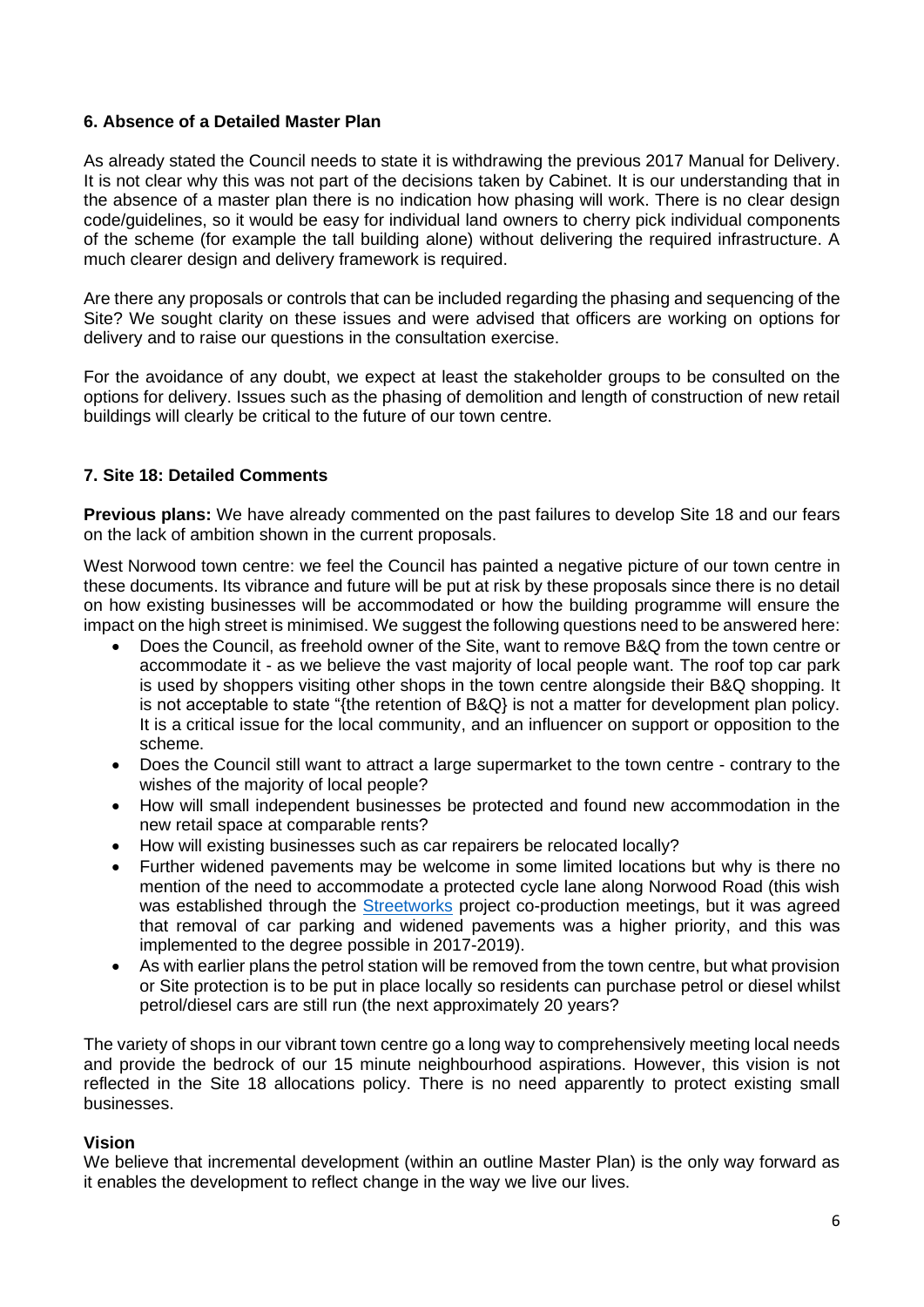This statement omits the requirement to provide alternative accommodation for the current business occupiers such as car repairers. Keeping these essential industries in the local area will mean the demand is met locally and jobs are retained. These are essential parts of our local ecosystem that make Norwood a 15min Neighbourhood.

The need to ensure that all aspects of the development address climate change is omitted.

We would expect an up-front statement here about how the proposals address the permanent impacts of the pandemic.

We expect world class urban design that recognises West Norwood & Tulse Hill as an existing viable, successful, neighbourhood with an enviable strong sense of community. We do not want to see a swathe of "developer architecture", but an ambitious incremental development with the community as an equal partner in an exemplary approach to town centre redesign.

We would expect this document to include a statement that investment would be welcome that sees the community as a partner.

#### **Site allocations policy**

Affordable housing: see above general comments. A statement as to the expected number of units (rather than percentages) to be provided by each land owner would be welcome.

Social infrastructure: given the proposals represent a departure from the Local Plan, we do not understand how the requirements in the Local Plan can be adequate for the inflated size of the development, or how these requirements can be met locally.

Heritage assets: the planned extension to the West Norwood Conservation Area and adoption of the character appraisal needs to be reflected here, together with the timescale for adoption.

Building heights: it is not accepted that the Council has proven its case that "The central part of the Site is appropriate for a tall building" to the height proposed. Previous statutory plans have concluded that a less intensive use and with lower blocks is required. This remains the position in our view. Much of the new housing, and the homes of existing residents, will be overshadowed, as will the new open space.

Transport, movement and public realm: estimates on the impact on existing streets have been omitted. For instance, what additional traffic will be generated and (at a strategic level) what traffic management will need to be introduced. Where will cars be parked given our understanding is there will be no car parking provided in the new development, what plans will need to be put forward to introduce further Controlled Parking Zones in the area and what will the existing cost be to current residents.

Heritage assets: the planned extension to the West Norwood Conservation Area and adoption of the character appraisal needs to be reflected here, together with the timescale for adoption. We believe the height and intensive nature of the proposals mean there will be harm "to views affecting heritage assets".

New service road: we do not believe it is possible to provide "a new service road to link York Hill to Lansdowne Hill, designed safely to accommodate possible pedestrians and cyclists". We much prefer the already identified need for a protected cycle lane along Norwood Road to be met.

New open space: the possible usage and size of the planned new public space is not explained. Presumably the previous plan for a public square has been ditched as different terminology is used.

Urban greening: only limited urban greening has proved possible along Norwood Road under the Streetworks project due to officer advice that utility pipes and cables were too close to the surface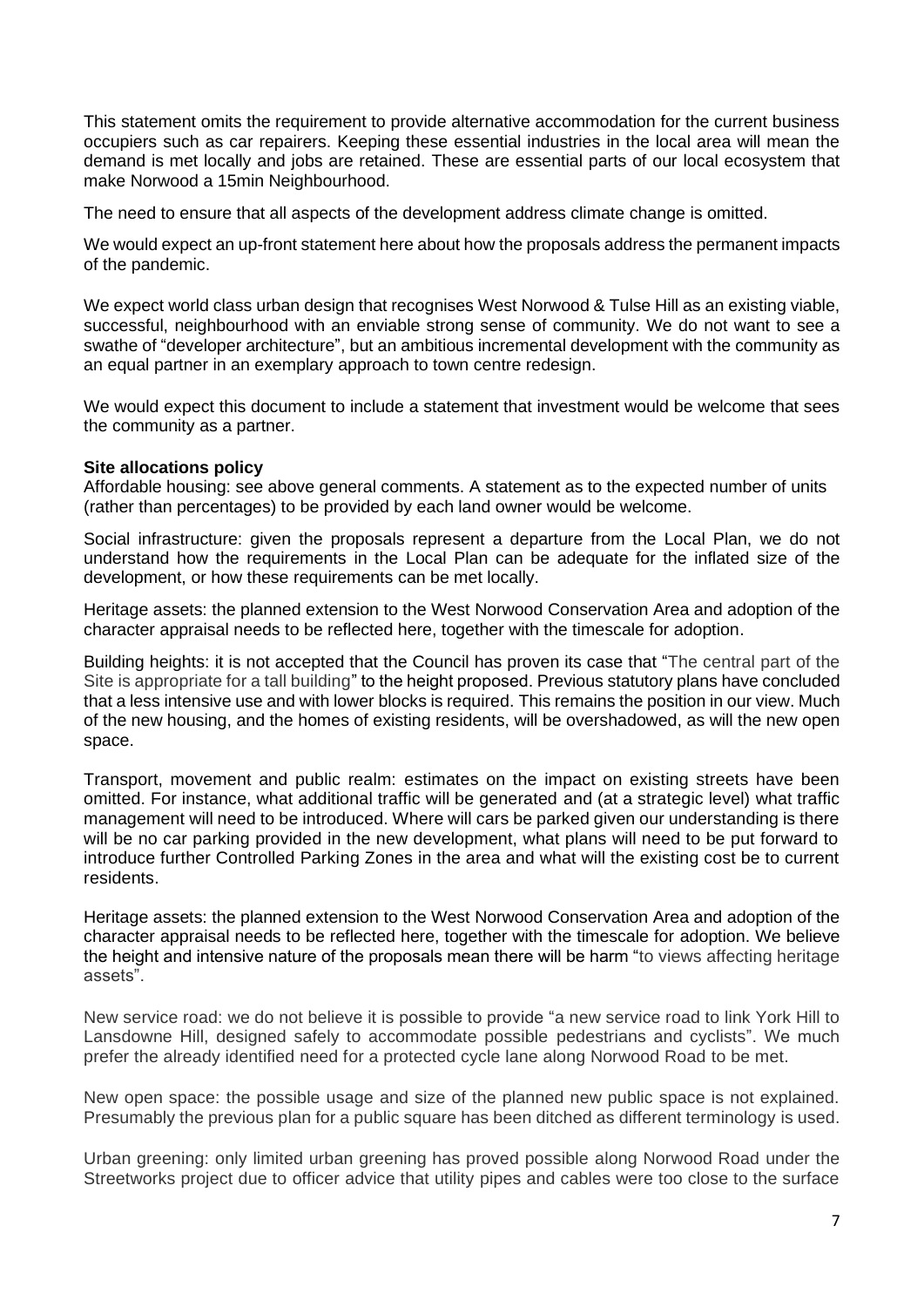to allow tree planting. "Where possible" is inadequate; there needs to be a requirement to provide new trees (including mature trees) and other greening. The extensive overshadowing on the Site will reduce the effectiveness of greening.

# **Context**

There are a number of errors/omissions in the description of the existing uses, as follows:

4 Lansdowne Hill (Chinese restaurant, possibly with accommodation above)

1-3 Sydenham Place (or is this industrial only)

The affected residential block on Lansdowne Hill. This is described as "8-12 Lansdowne Hill" rather than the correct 8-20 Lansdowne Hill.

The Iceland Site is included, but have all the flats above been included?

Presumably any errors/omissions these errors mean the number of affected affordable units is underestimated.

The planned extension to the West Norwood Conservation Area and the character appraisal needs to be added.

The first two sentences of the Description of the current Site character should be adjusted to state:

"A series of unrelated plots and dead-end routes comprising a large area between York Hill and Lansdowne Hill, under a number of different owners including the Council. The Norwood Road frontage, within the primary shopping area of West Norwood town centre, is lined with Victorian,  $20<sup>th</sup>$  and  $21<sup>st</sup>$  Century commercial premises (with residential above), including a large retail shed."

We object to the use of "retail shed". Whilst not of high quality design, the connotations of "out of town" shopping centre architecture is not valid here.

The Relevant planning history section should at least include the 2017 Manual for Delivery.

## **Evidence**

The following comments demonstrate the flaws in the Evidence document and the false conclusions reached in understanding the design-led optimisation of the Site. The identified errors include the following (and no doubt other corrections have been highlighted by others):

Out of date photographs: e.g. "This, That and the Other Discount Store" at 294-296 Norwood Road (fig. 5) has been closed for at least 10 years. The Knowles of Norwood pub opened in 2014. The shop unit at no. 330 (fig. 4) has been occupied by a Caribbean bakery for at least five years. Many shop fronts have been updated in recent years (e.g. fig. 6); the Snooker Club is long closed. The picture you have tried to paint is of a declining shopping centre. The opposite is true; there are few vacant units and the shopping centre has a high number of independent shops and showed its great resilience through the Covid-29 lockdowns.

Omissions: no mention is made of the considerable and ongoing improvements to the streetscape of Norwood Road under the auspices of the Streetworks project - including the widened pavements, greening and large-scale removal of car parking. The impression given is of a town centre stuck in the 1990"s.

Planning documentation: para. 2.14 - from 30 November 2020 to 28 March 2021 Lambeth consulted on the proposed West Norwood Conservation Area extension and Character Area Appraisal. It is not understood why these proposals have not come forward for adoption. The evidence document does not explain the impact of this pending material planning consideration (although the extension is mentioned at TVIA 12).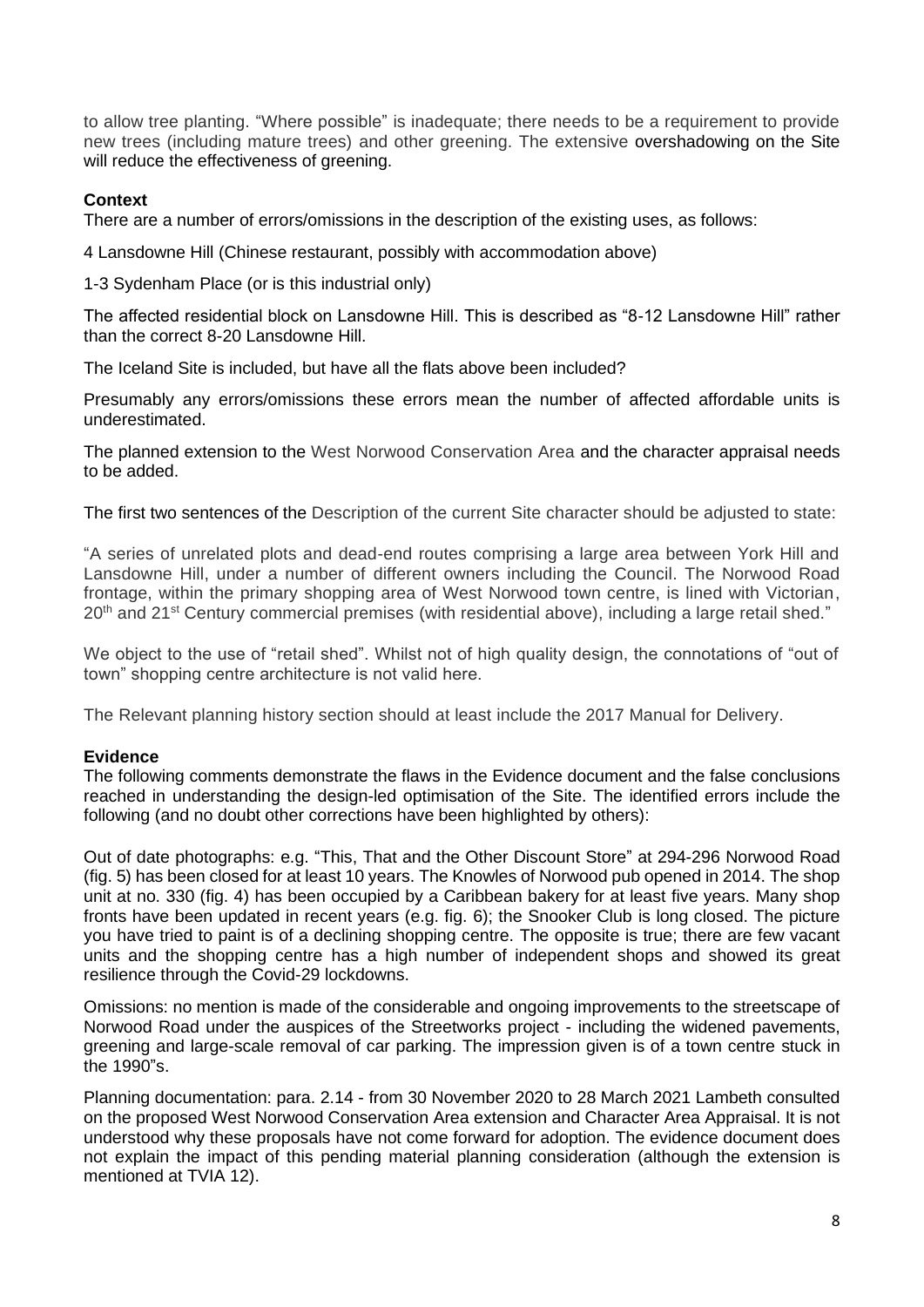Local views in Local Plan: for unknown reasons the designated views do not include the fine panorama views across the valley west to east from locations such as the summits of Lansdowne Hill and York Hill. These views are across to Sydenham Woods, Canary Wharf, the O2 and the Thames Estuary, and should have been protected by the Local Plan. An assessment of the impact of the development on these views should in any case have been included in the Evidence document.

The townscape and visual impact assessment undertaken (par. 5.1-5.4): this is inadequate due to:

- The omission of an objective of seeking high quality architecture that will relate to the eastern side of Norwood Road (including the Broadway), the listed buildings and Conservation Area (including the proposed extended area).
- The omission of consideration of the impact on the area to be included in the extended West Norwood Conservation Area.
- The statement conflates possible development capacity with optimal capacity. The proposals constitute a gross over-development of this suburban Site with extensive over-shadowing.

The highly subjective conclusions reached on the assessments of the views which are analysed. No proper reasons are given for conclusions such as "No harm to the setting of the listed building", "No harm to the setting of the Cemetery as a registered landscape", "No harm to the townscape" etc. These are not authoritative statements but opinion. The degree of harm will be affected by the eventual height of the constructed buildings and the quality of the architecture.

In particular we consider it highly questionable there will be no harmful impact on West Norwood Cemetery: townscape and visual impact assessment (TVIA) images 5- 11. The historic view across the West Norwood town centre will clearly change and we would argue this is to its detriment. We appreciate the tower blocks at Sites 18 & 19 will appear separate from St. Luke's Church but feel the eye will be drawn away from the church tower to the modern tower blocks to the north and question whether for most people the church tower will retain its dominance.

We also disagree with the conclusion on TVIA 11 that the 22 storey tower will have a beneficial effect on the view down the road. This is at complete odds with the views of the residents we have encountered.

The impact of option 2 on the West Norwood Conservation Area has not been included but the analysis of option 1 copied and stuck by mistake.

The impact on 364-366 Norwood Road (Sainsburys Local – former FW Woolworth) has not been adequately considered as Site 18 and a possible five storey building is only a few yards away across the road (Lansdowne Hill). The description "The Site is to the north" is clearly disingenuous.

The key TVIA omissions are assessments of the impact on the panorama views of some residents of the York Hill estate and also the views from the summits of Lansdowne Hill and York Hill. We consider these omissions to be major flaws in the assessment of the impact of the proposals and that these assessments should be undertaken and notified before any further progress.

## **Sustainability appraisal**

As already stated the context of the climate emergency and the Council's role in addressing this should be at the forefront of these proposals. This sustainability appraisal contains some excellent proposals but is lacking precise detail in many areas. We are concerned that the proposals pay lip service only to the avowed intentions of the Council to actively address climate change. We note also that the sustainability appraisal has a score of neutral or uncertain effect on sustainability objective 10: To protect, enhance and promote existing habitats and biodiversity, and to bring nature closer to people where possible. We consider that the situation needs to be clearly established now and not left uncertain.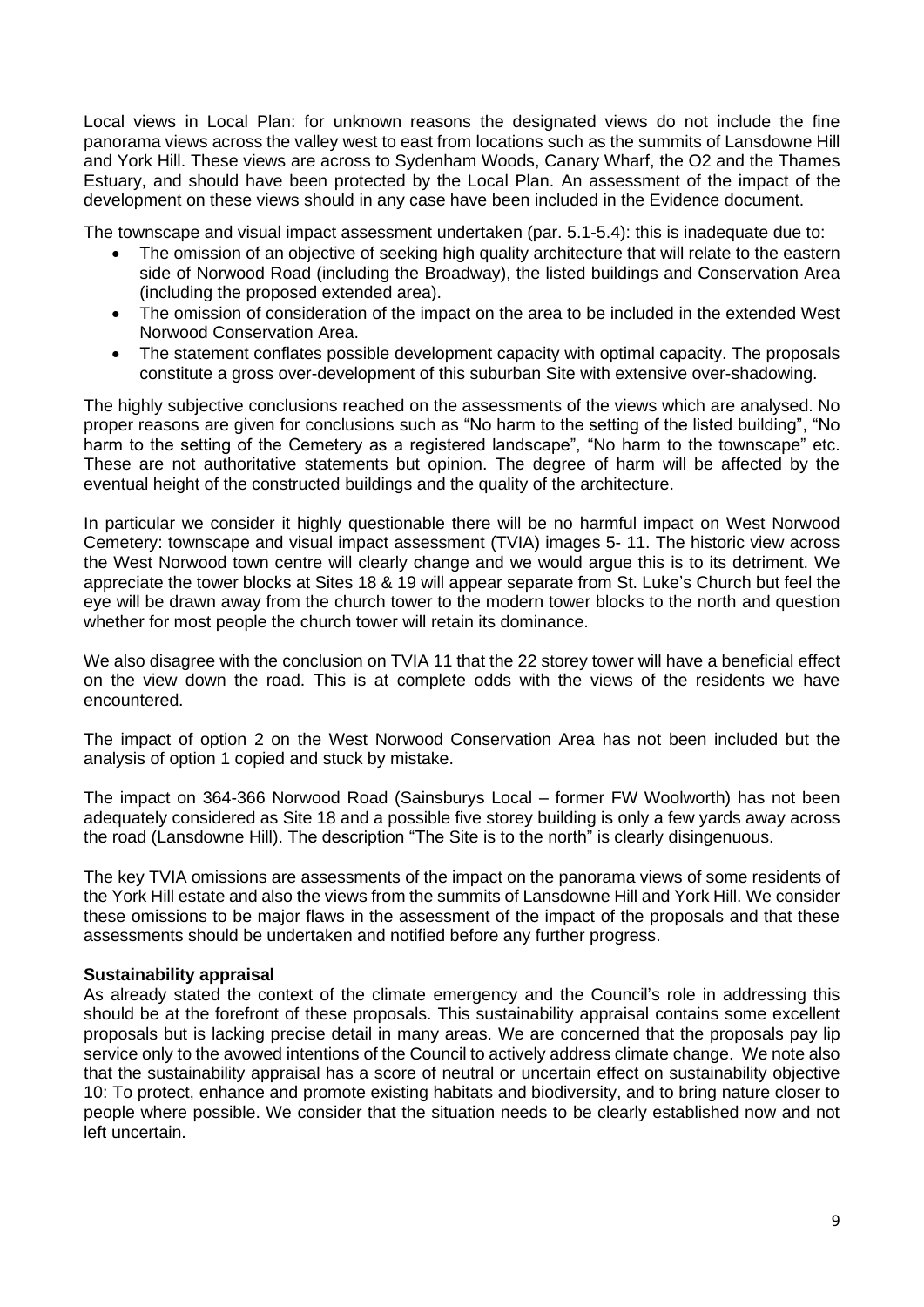#### **8. Site 19: Detailed Comments**

Tulse Hill town centre: we feel the Council has painted a negative picture of our existing town centre in the documents. Its vibrance and future will be put at risk by your proposals since there is no detail on how existing businesses will be accommodated or how the building programme will ensure the impact on the high street is minimised. You need to explain in the documentation the envisaged impact on the businesses at the Tulse Hill end of our town centre.

#### **Vision**

This omits the requirement to provide alternative accommodation for the current occupiers of the Key Industrial & Business Area such as scaffolders. Keeping these essential industries in the local area will mean the demand is met locally, journeys reduced, and jobs are retained. These are essential parts of our local ecosystem that make Norwood a 15min Neighbourhood. It is said the current occupiers will go to the KIBA, but where specifically is their space for these?

The need to ensure that all aspects of the development address climate change is omitted.

We would expect an up-front statement here about how the proposals address the permanent impacts of the pandemic.

We expect world class urban design that recognises West Norwood & Tulse Hill as an existing viable, successful, neighbourhood with an enviable strong sense of community. We do not want to see a swathe of "developer architecture", but an ambitious incremental development with the community as an equal partner in an exemplary approach to town centre redesign.

We would expect this document to include a statement that investment would be welcome that sees the community as a partner.

We record here our doubts that all the aspirations listed can be accommodated on such a constrained Site. Extensive new urban greening at ground level does not look achievable given the number of tower blocks with resultant overshadowing.

#### **Site allocations policy**

Land uses: The industrial and residential intensification proposed must rule out the existing users, primarily scaffolders, remaining on the Site. We do not agree with this approach, but this needs to be acknowledged here. It is not accepted that the Site is listed as having high potential to accommodate residential units and industry.

Affordable housing: See above general comments. A statement as to the expected number of units (rather than percentages) to be provided by each land owner would be welcome.

Social infrastructure: given the proposals represent an addition to the Local Plan proposals, we do not understand how the requirements in the Local Plan can be adequate for the gigantic size of this additional development, or how these requirements can be met locally.

Heritage assets: the planned extension to the West Norwood Conservation Area and adoption of the character appraisal needs to be reflected here, together with the timescale for adoption. We believe the height and intensive nature of the proposals mean there will be harm "to views affecting heritage assets".

Building heights: the proposals represent a massive over-development of the Site with clusters of the highest tower blocks south of Vauxhall. There is no justification given for this Docklands-style development in suburban south London. Much of the new housing, and the homes of existing residents, will be overshadowed, as will the new open space.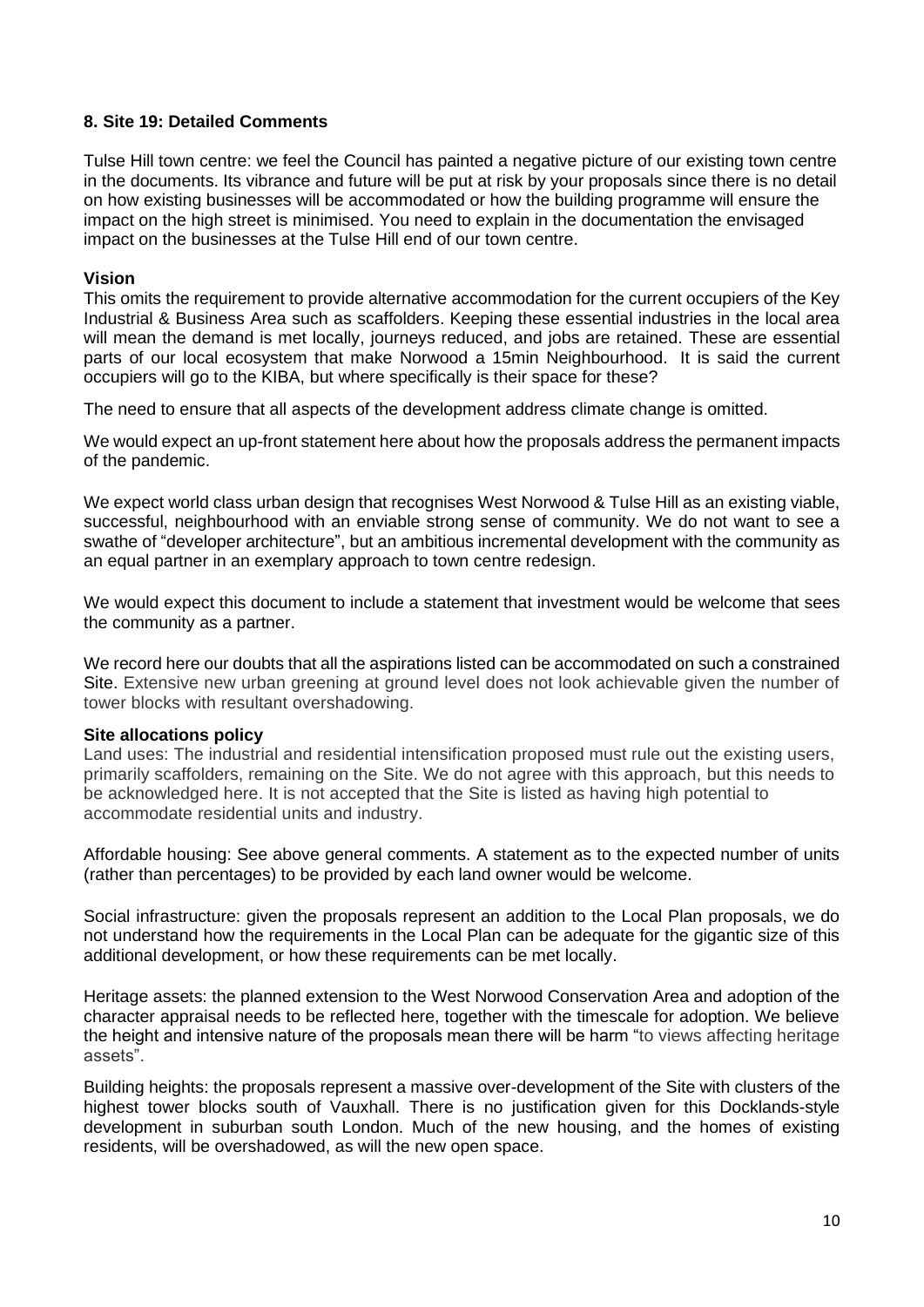Transport, movement and public realm: the current proposals to improve access are flawed. People living on the Site will want to get directly to West Norwood town centre/train station or the Tulse Hill shopping centre/train station. They are less likely to want to travel to Leigham Vale, albeit this is the route to Hillside Gardens Park. People travelling north through the Site will want to get to the Tulse Hill shopping centre/train station. For decades the Council has failed to successfully lobby TfL and the train companies to provide disabled access at Tulse Hill station. The opportunity should now be taken to use the local topography and new development to provide direct high level access for the existing local and new community to destinations such as Tulse Hill station. An additional cycle/pedestrian bridge is required – running parallel to the railway line at the north east pinnacle of the Site and running direct to Tulse Hill station and Norwood Road. The SADPD needs to present this as a requirement, with the Council working up the necessary engineering concept. For the avoidance of any doubt, all bridges and ramps must be fully accessible.

One question raised beforehand for the stakeholder meeting was the likelihood that the Public Transport Accessibility Level (PTAL) calculations were incorrect. We were told to raise this as part of the consultation exercise. The PTAL calculations will change with our recommended addition of a further cycle/pedestrian bridge. The question is as follows:

The PTAL figures are incorrect and thus suggest a much higher public transport accessibility than in reality is the case. The high numbers also lend support to the proposed high density and tall buildings. Officers state 3, 5 and 6a. However at best only part of the Site can only have the PTAL of 3 – as exists at its entrance with the rest further distant from Cameron Place having 2, 1a or b or possibly even 0. The higher levels assume that you can walk over/under the railway lines directly to Norwood Road bus stops and Tulse Hill and West Norwood stations. It is possible to get manual calculations done to take account of barriers such as railway lines.

Furthermore, estimates on the impact on existing streets have been omitted. For instance, what additional traffic will be generated and (at a strategic level) what traffic management will need to be introduced. The bridges will all require traffic schemes, especially that for Knollys Road and York Hill. The implications for local residents must be clear at a strategic level. Given the identified Where will cars be parked given our understanding is there will be no car parking provided in the new development, what plans will need to be put forward to introduce further Controlled Parking Zones in the area and what will the existing cost be to current residents.

Urban greening: Whilst providing new trees (including mature trees) and other greening would be welcome, we have already mentioned our doubt that extensive new urban greening is achievable given the density of tower blocks with resultant overshadowing. The existing trees surrounding the Site are on Network Rail property. In the light of extensive tree removal works, recently including the railway embankments south of the York Hill railway bridge, trees neighbouring the Site must be regarded as under constant threat of removal although it is stated these are protected by a TPO.

## **Context**

The planned extension to the West Norwood Conservation Area and the character appraisal needs to be added.

Neither Knollys Road nor York Hill have wide pedestrian footways. York Hill also only has a narrow pavement on the northern side and no pavement at all on the south side.

The nearby Lansdowne Hill bridge has artificial width restrictions to reduce the weight load on the bridge.

## **Evidence**

The correct spelling is "Knollys Yard" and "Knollys Road" so corrections need to be made throughout the document, and "Road" inserted in the title on the title page. There are other typographical errors in the report.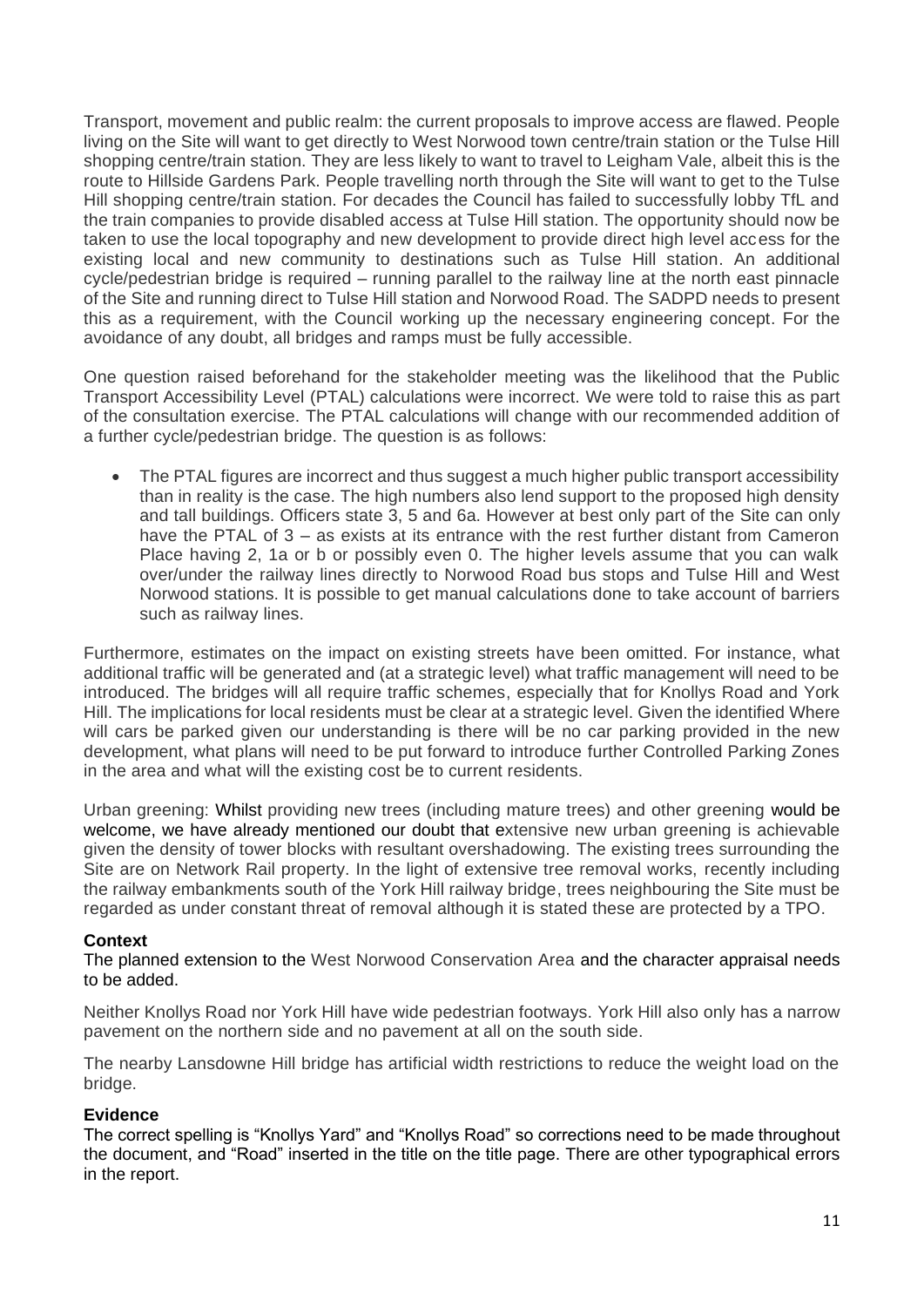Para. 2.17: 242 – 244 Norwood Road (grade II) delete existing description and insert: This modest 19th Century villa stands on the western side of Norwood Road, immediately across the railway line from the Site boundary.

Add the proposed extension to the West Norwood Conservation Area as mentioned elsewhere.

Para.2.18 add: West Norwood Cemetery art mural at Norwood Road (Tulse Hill) railway bridge.

Para. 2.25 Delete: "Other KIBAs in West Norwood (particularly the existing, large commercial area KIBA) provide a good alternative for heavier, more bad neighbour uses." Insert here the exact existing vacant KIBA locations that have been identified to accommodate the existing builders/scaffolders.

We do not believe the KIBA can accommodate these businesses.

Para. 4.2: see previous commentary on need to provide a high level cycle/pedestrian direct access to Tulse Hill railway station and Norwood Road and not rely only on a new cycle/pedestrian bridge to Leigham Vale.

Para. 4.4-4.8: see previous comments on height of proposed tower blocks.

Para. 5.1 No TVIA has been undertaken:

- from the rear of Ira Court
- from the eastern end of Leigham Vale or
- from the alley way from Station Rise to Norwood Road.

These are all locations likely to affected severely by the development, and so are serious omissions that must impact the conclusions reached.

Para. 5.4: the views expressed on the 12 test views are subjective. We draw attention to TVIA View 7 – Cameron Place and the statement justifying the looming presence of the proposed tower that will: "increase the sense of intimacy."

We consider it highly questionable there will be no harmful impact on West Norwood Cemetery: townscape and visual impact assessment (TVIA) images 1 & 2. The historic view across the West Norwood town centre will clearly change and we would argue this is to its detriment. We appreciate the tower blocks at Sites 18 & 19 will appear separate from St. Luke's Church but feel the eye will be drawn away from the church tower to the modern tower blocks to the north and question whether for most people the church tower will retain its dominance. No reliance should be placed on tree cover covering affected views as trees can be felled.

Para. 5.5: add impact of West Norwood Conservation Area extension (proposal is mentioned briefly at TVIA 12).

Para. 6: the statement under residential amenity is not accepted; see above for omitted views and commentary on subjective statements made.

#### **Sustainability appraisal**

As already stated the context of the climate emergency and the Council's role in addressing this should be at the forefront of these proposals. This sustainability appraisal contains some excellent proposals but is lacking precise detail in many areas. We are concerned that the proposals pay lip service only to the avowed intentions of the Council to actively address climate change.